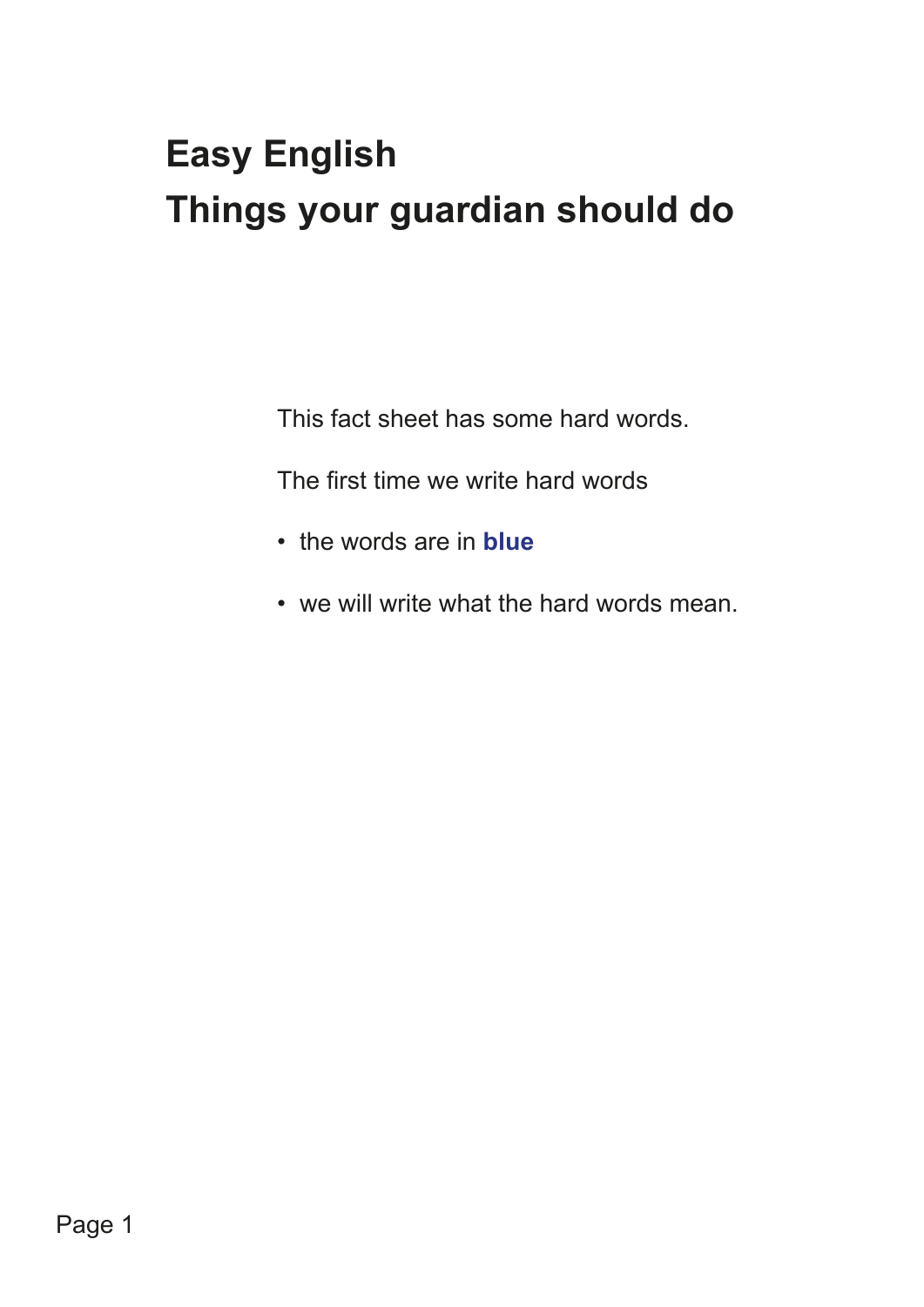### **About this fact sheet**

| __ |        |
|----|--------|
|    | -      |
|    | _<br>- |
|    |        |
|    |        |

This fact sheet is about the National Standards of Public Guardianship.

In this fact sheet we call them **the Standards**.

#### **The Standards**

The Standards are things your **guardian** should do.



A guardian is a person who makes a decision for you.



This means your guardian chooses for you. For example, your guardian may choose where you will live.

When your guardian chooses, they will find out what you think.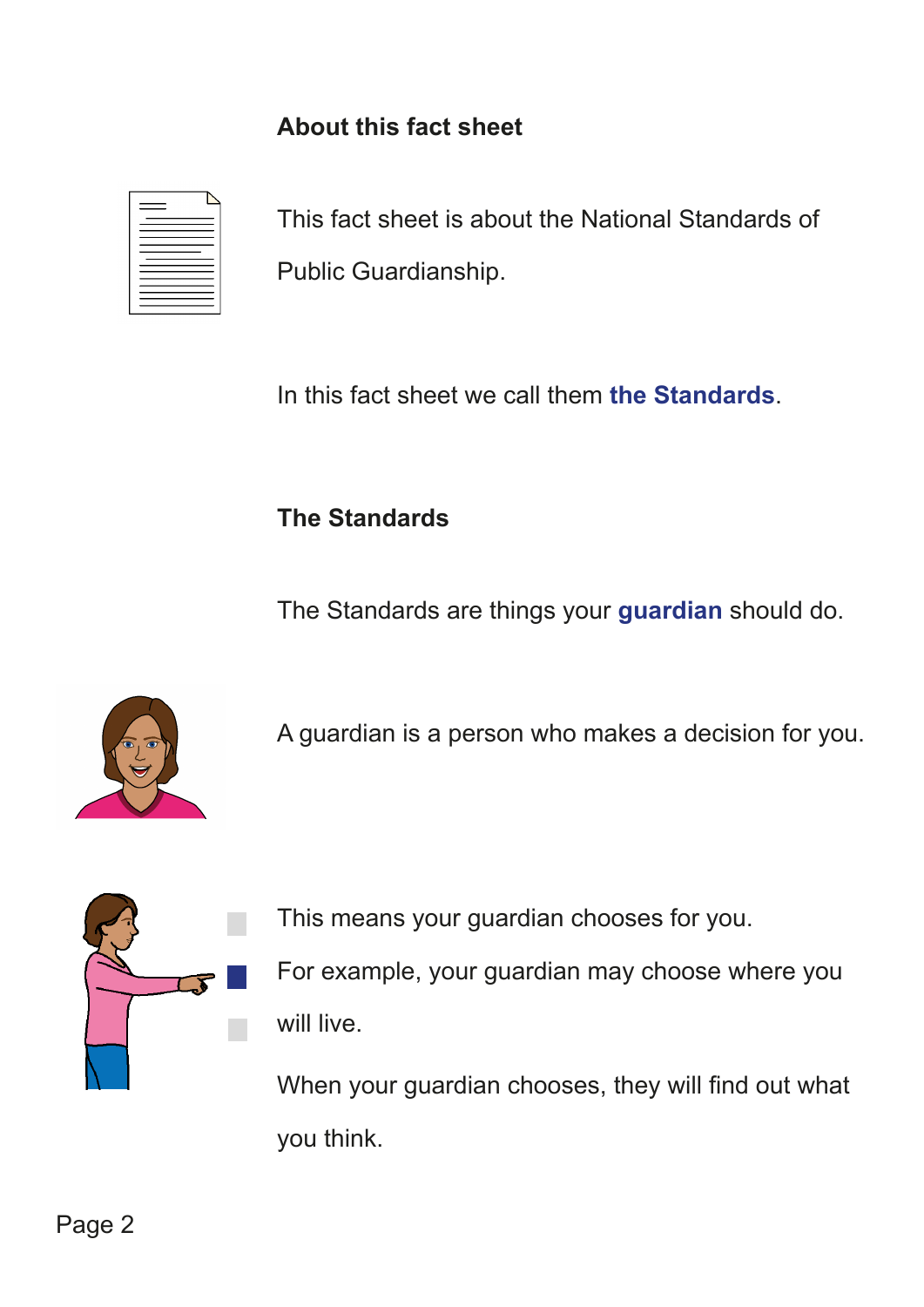#### **If you need a guardian**



A **Tribunal or Board** decides if you need a guardian.

Tribunals and Boards make decisions about who needs a guardian.

#### **Who can be your guardian?**

Your guardian can be:

- someone from your family
- your friend
- your unpaid carer.



The **Public Guardian** or the **Public Advocate** can also be your guardian.

The Public Guardian and Public Advocate are people. Their job is to be guardian for people who do **not** have anyone else who can be their guardian.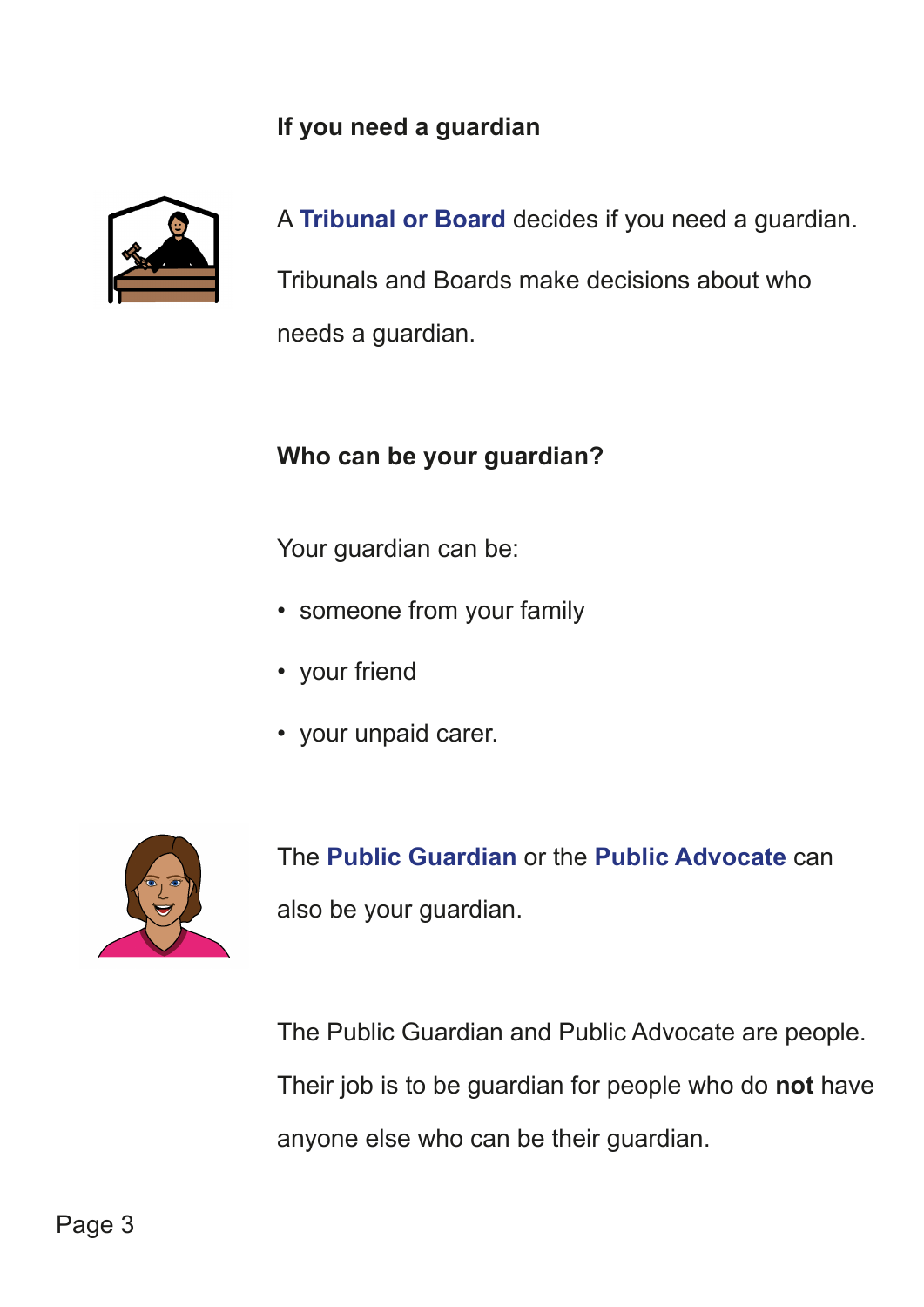People who work with the Public Guardian or the Public Advocate can be your guardian.

## **How your guardian should make decisions**



If your guardian works with the Public Guardian or the Public Advocate they must think about your **rights** when they make decisions.

Rights are about being treated

- fairly
- with respect
- with dignity
- the same as other people.

Rights are the things that everyone should be able to

- get
- have
- do.

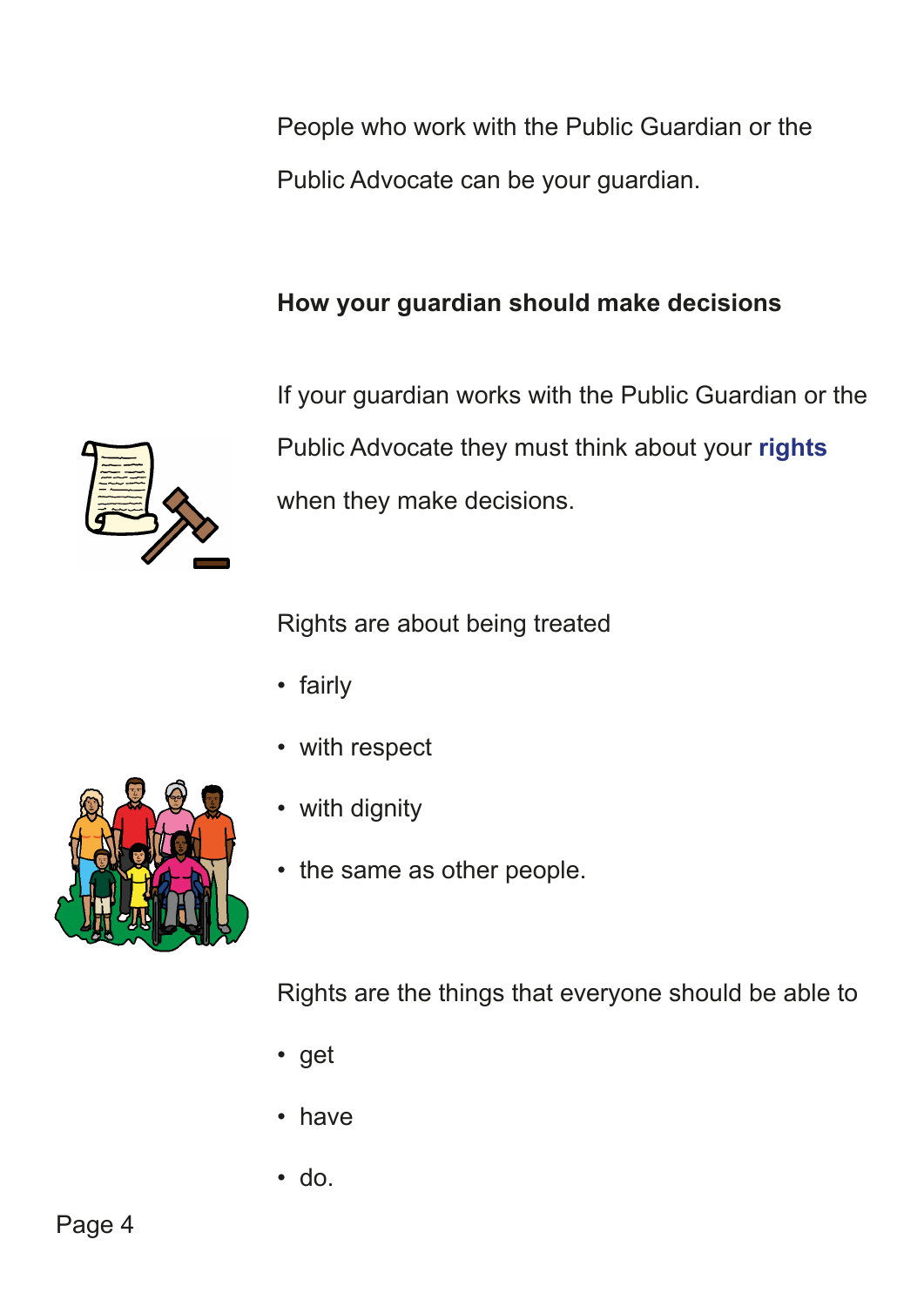Your guardian should think about the



**United Nations Convention on the Rights of Persons with Disabilities**.

In this fact sheet we call this the Convention.

People from different countries wrote the Convention.

It is about the rights of people with disabilities.

It is an agreement that the Australian government signed.



It says what Australia should do so that people with a disability have the same rights as everyone else.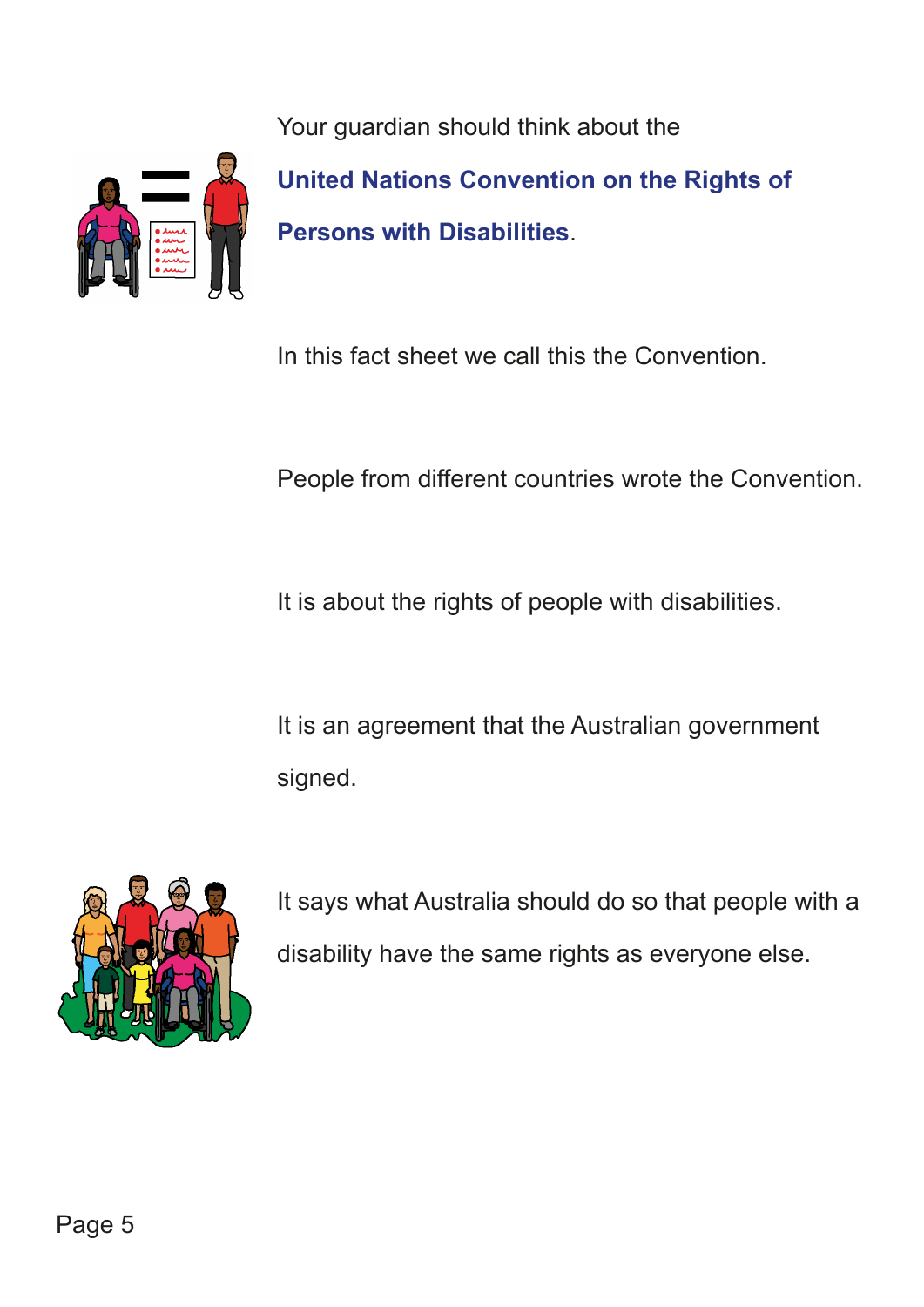## **Things your guardian should do**

Your guardian should do these things.



1. Ask you what you want.

2. Try to make the decision that is the same as what you want, unless this means you might get hurt.



- 3. Tell you what
	- decision they can make
	- things they will do to make the decision.

Your guardian can only make decisions that the Tribunal or Board says that they can make.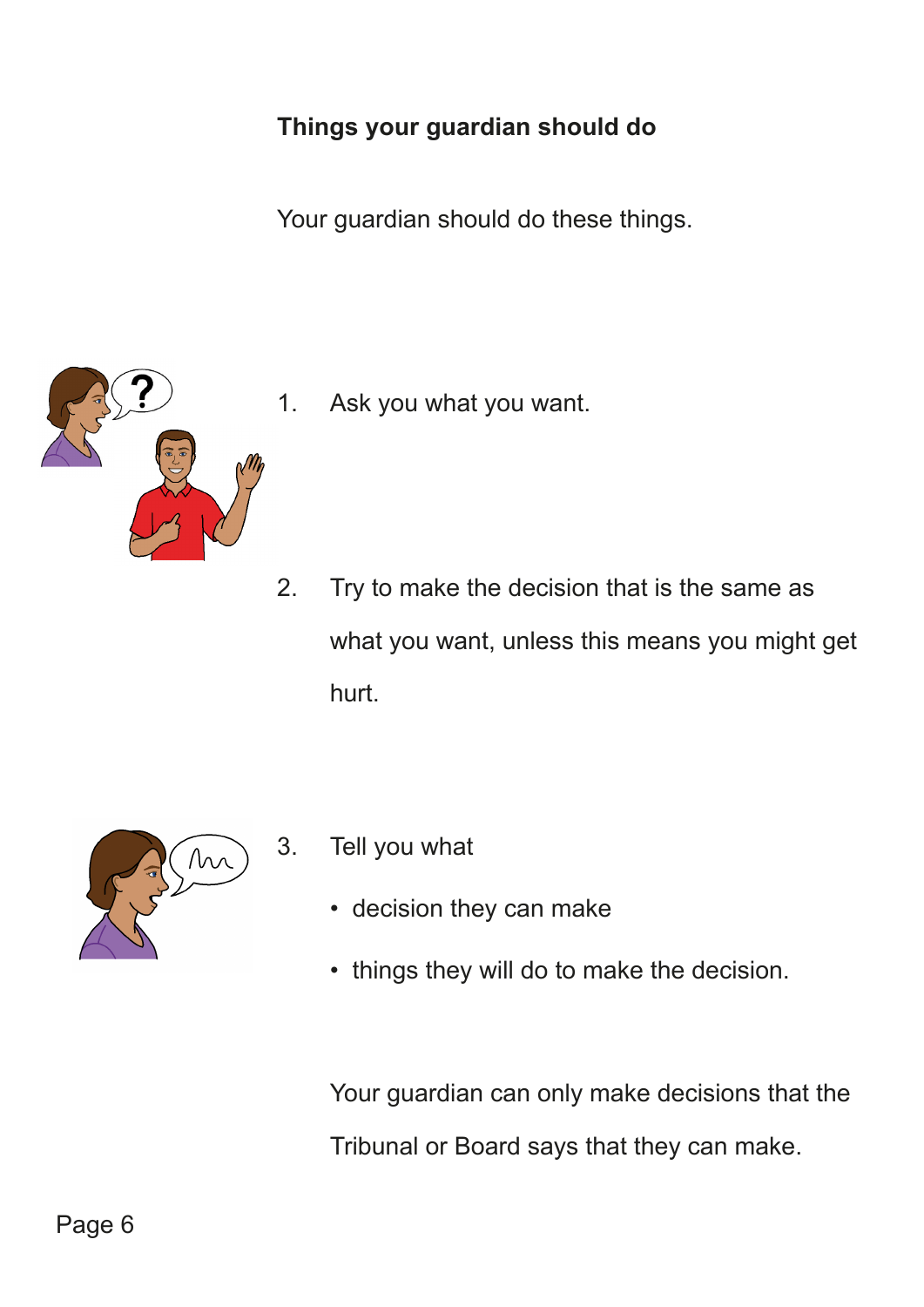

4. Ask people close to you what they think, for example people in your family.



- 5. Help you to
	- make your own decisions
	- ask for the services and support you need.



6. Help protect you from being hurt, and help you learn how to make decisions that keep you safe.



7. Only give information about you to people who need it. For example, your doctor.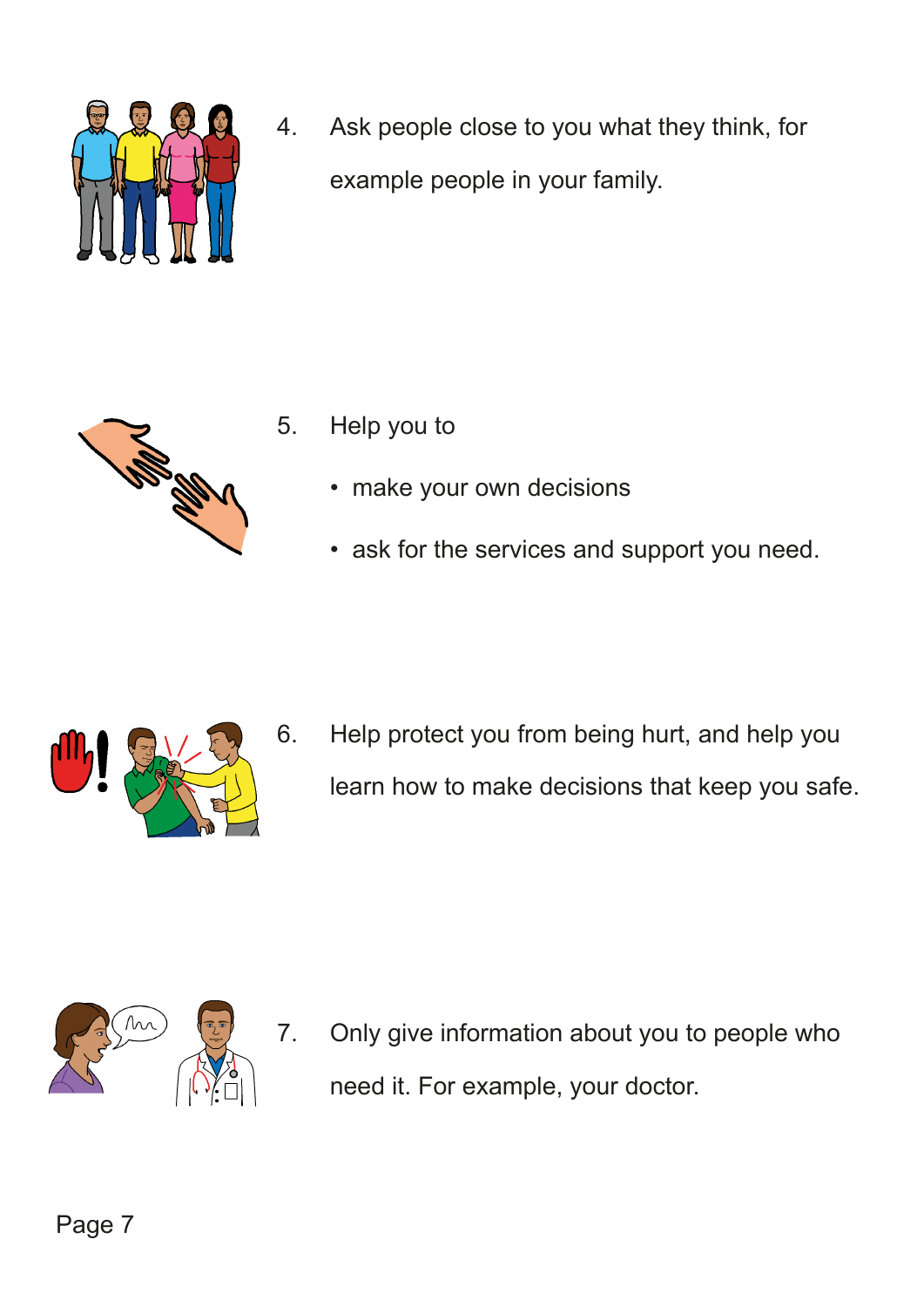

8. Obey the law when they make decisions.



9. Write down the decision they make and the reasons.



10. Tell you what you can do if you do **not** like the decision.



11. Ask the Tribunal or Board if you still need a guardian.



12. Learn new things to help them be a good guardian.